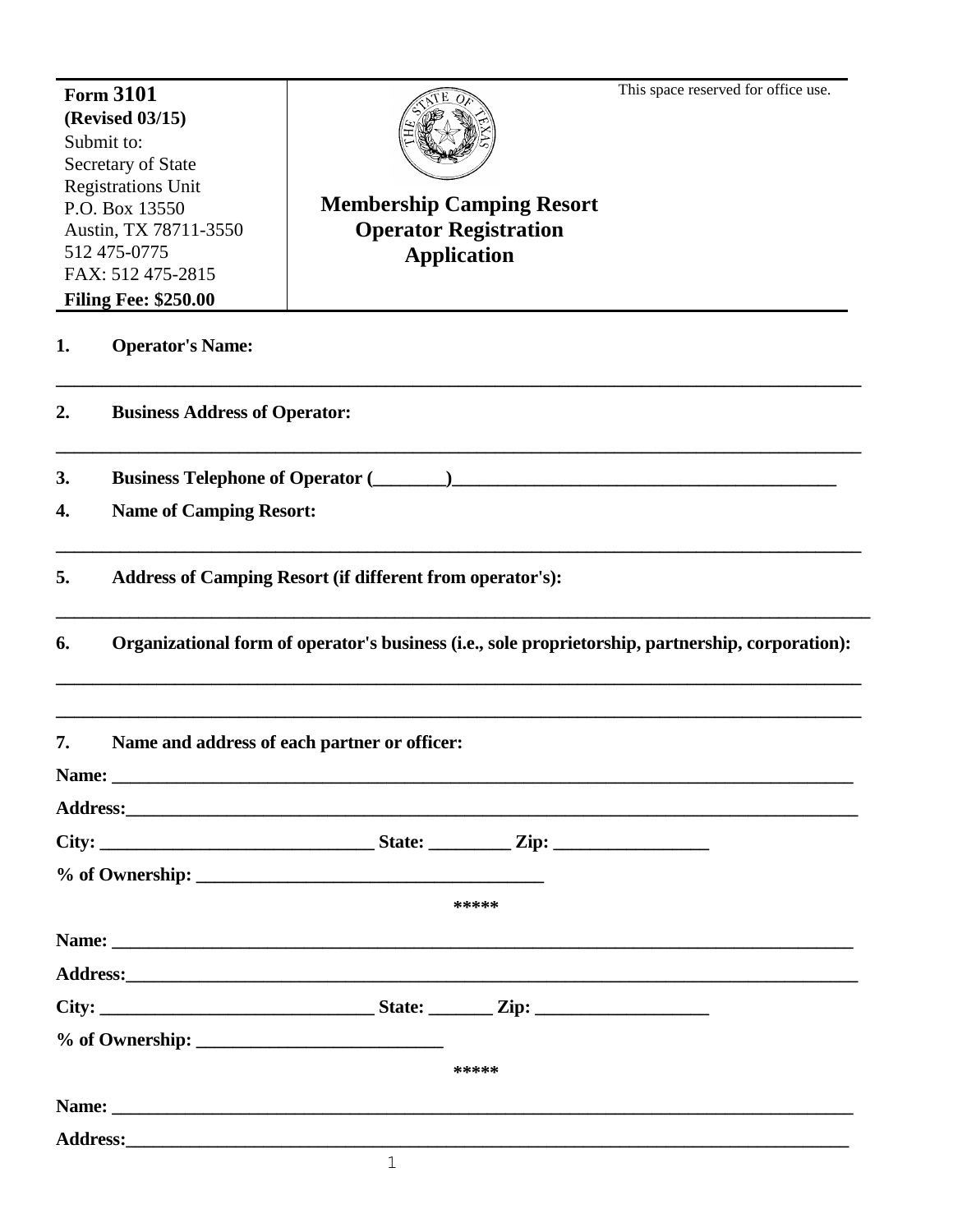|     |                                                                     |  | *****                                                                                                                                                                                      |  |  |
|-----|---------------------------------------------------------------------|--|--------------------------------------------------------------------------------------------------------------------------------------------------------------------------------------------|--|--|
|     |                                                                     |  |                                                                                                                                                                                            |  |  |
|     |                                                                     |  |                                                                                                                                                                                            |  |  |
|     |                                                                     |  |                                                                                                                                                                                            |  |  |
|     |                                                                     |  |                                                                                                                                                                                            |  |  |
|     |                                                                     |  | *****                                                                                                                                                                                      |  |  |
|     |                                                                     |  |                                                                                                                                                                                            |  |  |
|     |                                                                     |  |                                                                                                                                                                                            |  |  |
|     |                                                                     |  |                                                                                                                                                                                            |  |  |
|     |                                                                     |  |                                                                                                                                                                                            |  |  |
|     |                                                                     |  | A CERTIFIED COPY OF EACH OF THE FOLLOWING DOCUMENTS OR INSTRUMENTS MUST<br>BE ATTACHED TO THIS APPLICATION BEFORE IT WILL BE PROCESSED:                                                    |  |  |
|     | A. One creating operator's ownership or other right to use; and     |  |                                                                                                                                                                                            |  |  |
|     | amenities.                                                          |  | B. Any lease, license, franchise, reciprocal agreement, or other agreement entitling operator<br>to use the camping resort, or restriction a purchaser's use of the camping resort or it's |  |  |
| 9.  | Describe completely all blanket encumbrances on the camping resort: |  |                                                                                                                                                                                            |  |  |
| 10. |                                                                     |  | Describe the promotional plan to be used in offering membership interest or rights:                                                                                                        |  |  |
|     |                                                                     |  |                                                                                                                                                                                            |  |  |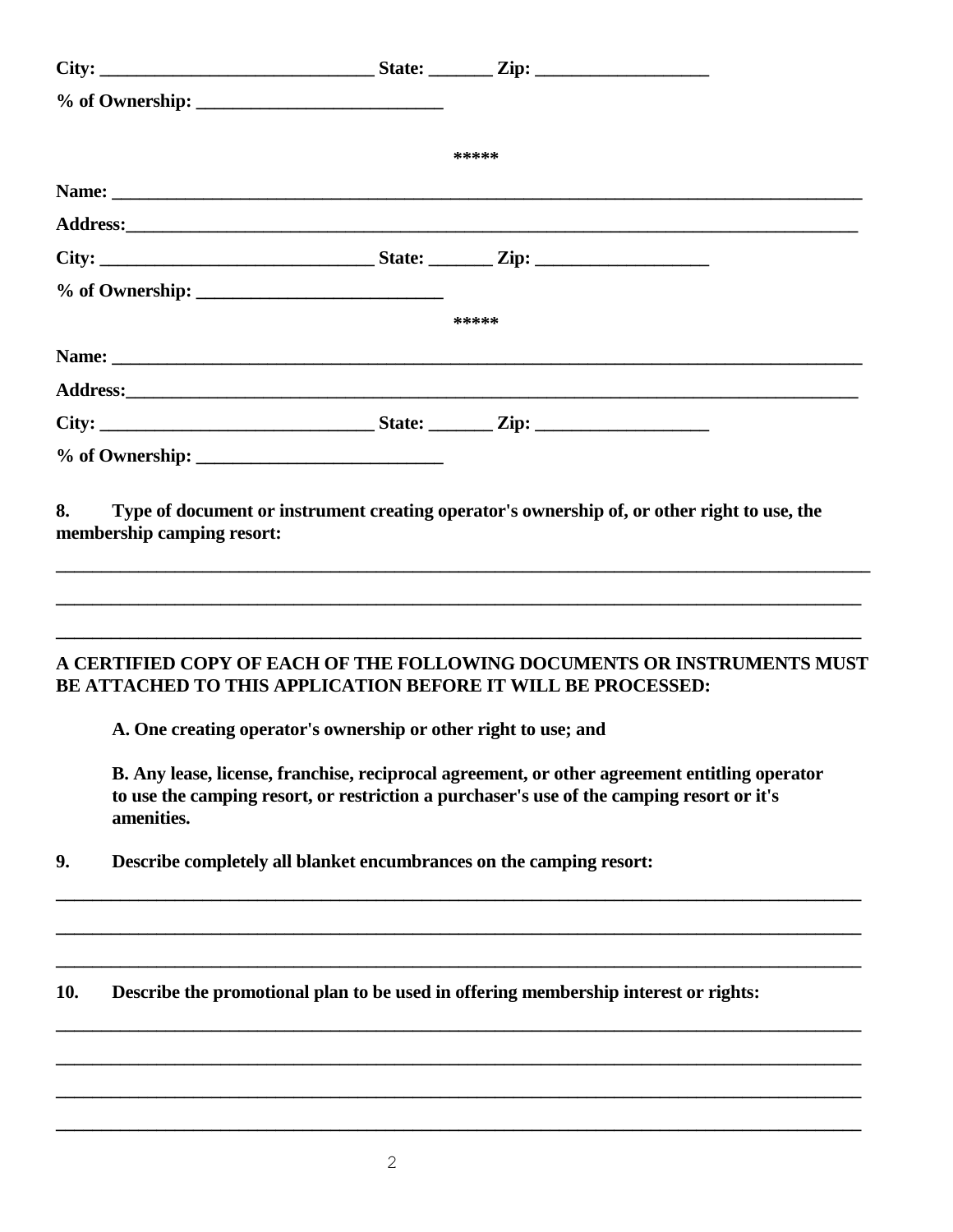| $\begin{pmatrix} 1 & 0 & 0 \\ 0 & 0 & 0 \\ 0 & 0 & 0 \\ 0 & 0 & 0 \\ 0 & 0 & 0 \\ 0 & 0 & 0 \\ 0 & 0 & 0 \\ 0 & 0 & 0 \\ 0 & 0 & 0 \\ 0 & 0 & 0 \\ 0 & 0 & 0 \\ 0 & 0 & 0 \\ 0 & 0 & 0 \\ 0 & 0 & 0 & 0 \\ 0 & 0 & 0 & 0 \\ 0 & 0 & 0 & 0 \\ 0 & 0 & 0 & 0 & 0 \\ 0 & 0 & 0 & 0 & 0 \\ 0 & 0 & 0 & 0 & 0 \\ 0 & 0 & 0 & 0 & 0 & $ | $\mathbf{r}$ and $\mathbf{r}$ are the set of $\mathbf{r}$ and $\mathbf{r}$ |
|-----------------------------------------------------------------------------------------------------------------------------------------------------------------------------------------------------------------------------------------------------------------------------------------------------------------------------------|----------------------------------------------------------------------------|
|                                                                                                                                                                                                                                                                                                                                   |                                                                            |
|                                                                                                                                                                                                                                                                                                                                   | *****                                                                      |

11. List all sales offices in Texas, providing complete name, address, and telephone numbers for each:

 $12.$ List all states and foreign countries in which you have filed a registration or in which you have filed the membership camping contract:

Describe completely all adverse orders, judgements, or decrees entered by a court or administration 13. agency in connection with any membership camping resort operated by you, or in which you had a financial or fiduciary interest at the time of the order, judgement, or decree:

14. This application WILL NOT BE PROCESSED until copies of the following documents have been received. Indicate below whether or not they are attached to this application.

 $\mathbf{A}$ . Accurate operator's financial statement.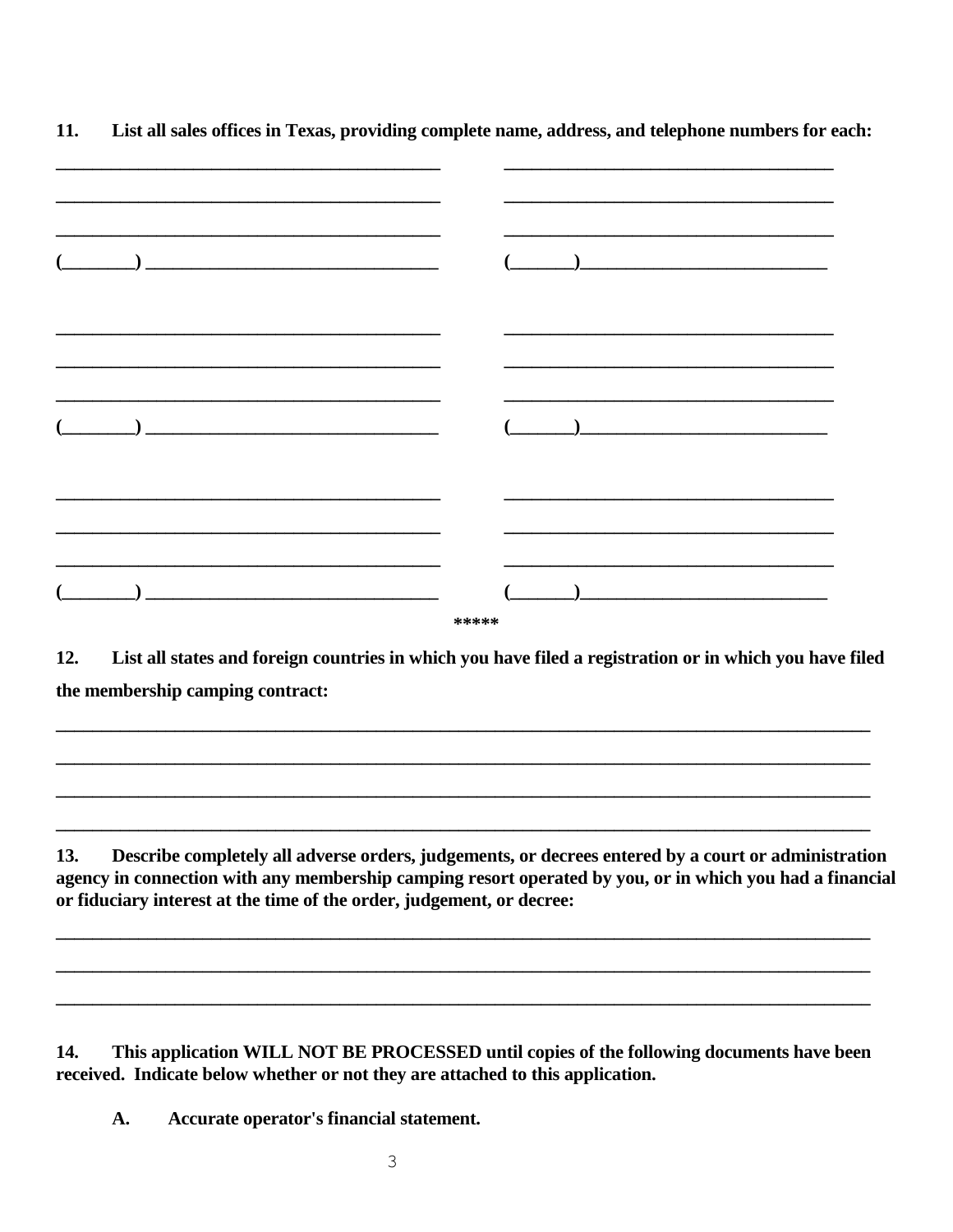**\_\_\_\_\_ \_\_\_\_\_\_ Yes No**

**B. The instrument to be delivered to a purchaser to evidence the purchaser's membership in the membership camping resort.**

**\_\_\_\_\_\_ Yes \_\_\_\_\_\_ No**

**C. Each agreement that a purchaser is required to execute.**

**\_\_\_\_\_\_ Yes \_\_\_\_\_\_ No**

**D. All agreements between operator and any person owning, controlling, or managing the membership camping resort.**

**\_\_\_\_\_\_ Yes \_\_\_\_\_\_ No**

**E. The Membership Camping Resort Disclosure Statement required by Section 222.006(b) of the Texas Membership Camping Resort Act, and all reciprocal disclosure statements required by Section 222.006(c).**

**\_\_\_\_\_\_ Yes \_\_\_\_\_\_ No**

**\_\_\_\_\_\_\_\_\_\_\_\_\_\_\_\_\_\_\_\_\_\_\_\_\_\_\_\_\_\_\_\_\_\_\_\_\_\_\_**

**\_\_\_\_\_\_\_\_\_\_\_\_\_\_\_\_\_\_\_\_\_\_\_\_\_\_\_\_\_\_\_\_\_\_\_\_\_\_\_\_**

**Operator's Signature**

**Printed Name**

**(NOTE: If operator is a corporation or partnership, this application must be signed by an officer, or general partner, as appropriate. This application may also be signed by an individual holding a power of attorney for this purpose from the operator. A copy of the power of attorney must be attached or the application will not be processed.)**

**State of \_\_\_\_\_\_\_\_\_\_\_\_\_\_\_\_\_\_\_\_\_\_** 

**\_\_\_\_\_\_\_\_\_\_\_\_\_\_\_\_\_\_\_\_ County of** 

**BEFORE ME, the undersigned, a Notary Public, on this day personally appeared**

**\_\_\_\_\_\_\_\_\_\_\_\_\_\_\_\_\_\_\_\_\_\_\_\_\_\_\_\_\_\_\_\_\_\_\_\_\_\_\_\_\_, known to me to be the person whose name is subscribed to**

**the foregoing instrument, and who being duly sworn, state that the foregoing statements are true and correct.**

Given under my hand and seal of office the \_\_\_\_\_\_\_\_\_\_\_ day of \_\_\_\_\_\_\_\_\_\_\_\_\_\_\_\_\_\_\_, \_\_\_\_\_\_\_\_\_\_\_\_\_\_.

**(Signature of Notary Public)**

**\_\_\_\_\_\_\_\_\_\_\_\_\_\_\_\_\_\_\_\_\_\_\_\_\_\_\_\_\_\_\_\_\_\_\_\_\_**